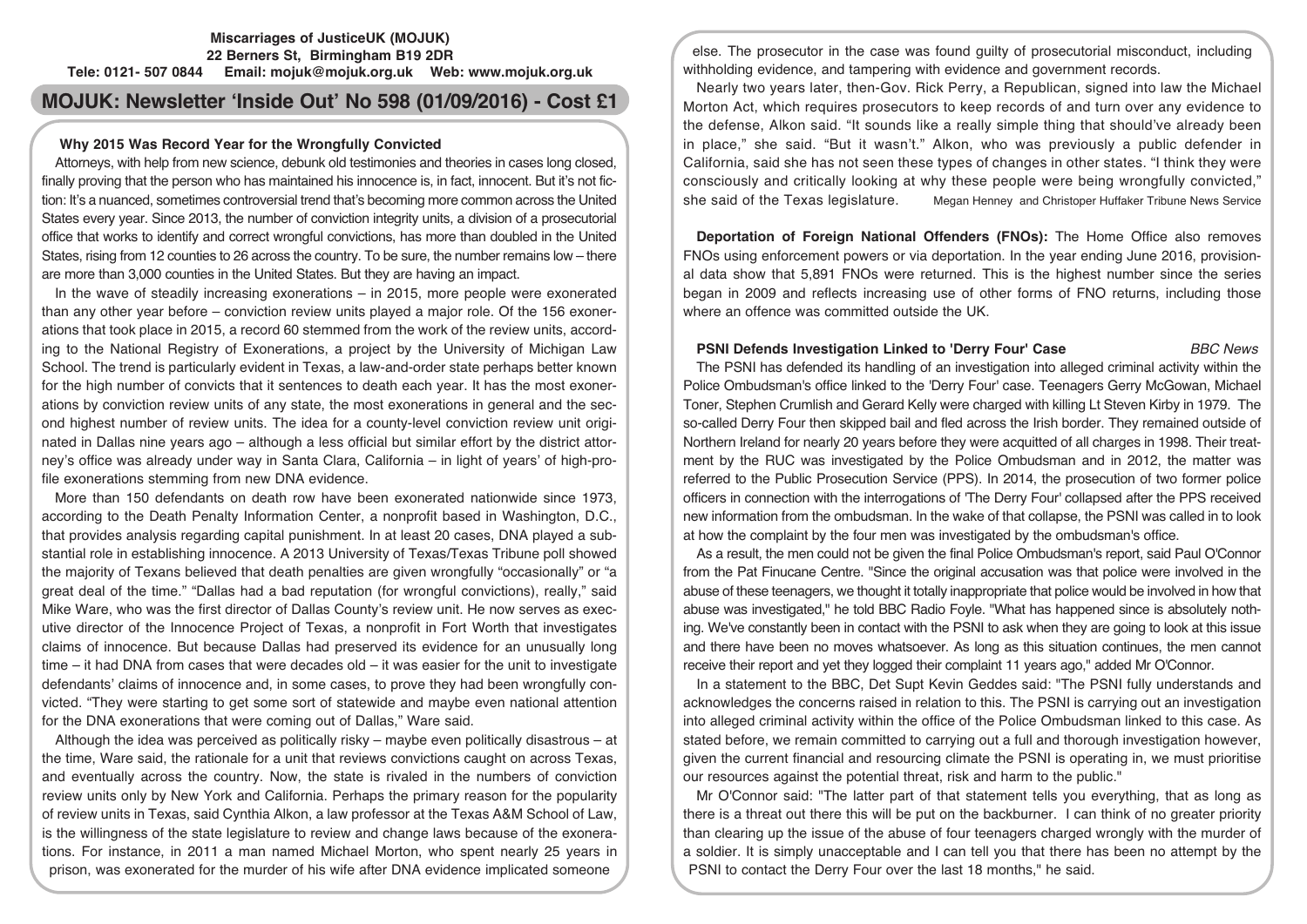#### **Extremist Inmates to be Moved Between Prisons In 'Ghost Train' Plan**

Alan Travis, Guardian: A new "ghost train" system is to be set up in prisons in England and Wales to move the most troublesome Islamic extremist inmates between isolation units, the justice secretary has indicated. Liz Truss confirmed that specialist isolation units to hold the highest-risk prisoners would be created in high-security jails. She said the lessons of the Maze and Maghaberry prisons, which became hothouses for terrorists, had been studied. "We have looked at what happened in Northern Ireland and the experience of other European countries who are facing a growth threat of extremism, as we are in Britain," Truss said.

A new Ministry of Justice directorate of security, order and counter-terrorism had been set up, she added. It would be responsible for ensuring that concentrating the most dangerous Islamist extremists into separate units would not simply allow them to create their own operational command structures, as happened in Northern Ireland. "It will be the responsibility of the head of that directorate, who is a former prison governor, to make sure that we don't allow prisoners who could potentially collaborate with each other and cause problems," Truss told BBC Radio 4's Today programme. "We don't want to allow that to fester. So people will be moved around and that will be an operational decision by the people who are the experts in dealing with counter-extremism."

One prison expert called it the "ghost train" approach, in reference to prison slang for the practice of moving the most difficult prisoners from one jail to another. It is also known as the "magic roundabout" or the "shared misery circuit". The need to introduce a new system reflects the inherent problems in ending the 50-year-old policy of dispersing the most dangerous prisoners within the mainstream prison population in high-security prisons.

Truss was responding to a classified report on Islamic extremism in jails by Ian Acheson, a former Whitehall civil servant and ex-prison governor. He recently told MPs that the debate over concentration versus dispersal was the most difficult issue his review team had had to grapple with. In her official response to the review, Truss reveals that five specific extremist "texts" identified by Acheson have been banned from prison libraries. But she does not spell out what criteria have been used to decide which books should be banned. "A thorough and objective process is in place to assess the extremist nature of concerning materials against existing criteria for inappropriate material," says the official response. Truss has rejected three of the 11 recommendations made by Acheson in his classified report, of which only an 18-page summary has been published.

Acheson's proposal to ban attendance at the Friday prayers inside prisons by those who disrupt or abuse faith activity and to use innovative technology to provide an in-cell alternative has been rejected. The official response says governors can already ban subversive prisoners from Friday prayers and they do not want to "alter the provision of worship more generally or, for example, to pursue in-cell alternatives". Truss has also rejected Acheson's first recommendation calling for an independent advisor on counter-terrorism in prisons, accountable directly to the justice secretary and responsible for an over-arching counter-extremism strategy. It is thought that Acheson himself might have been a candidate for this role, and Truss makes clear she want to use existing expertise "rather than relying on the appointment of a further independent adviser".

A third recommendation calling for a review of so-called rule 39 correspondence – covering communications between prisoners and their lawyers – is also rejected. The justice ministry says the evidence of the past year is that attempted abuses of this rule have almost always been by prisoners and their criminal associates rather than lawyers. The Acheson review acknowledged that most of the 240 full-time, part-time and sessional Muslim prison chaplains were dedicated and did good and useful work. It said there was evidence of a weak under-

standing of Islamist extremists, including a lack of data on conversions and lack of management control over extremist literature and materials. The review team noted that about twothirds of Muslim chaplains followed the traditional and conservative Deobandi denomination and said this could be problematic if non-Deobandi chaplains and prisoners felt marginalised. The justice ministry said the "due diligence" tests for recruiting chaplains would be strengthened to "ensure we have the right people in place to counter extremist beliefs".

[Satpal Ram – UK Prison Tour - 71 Appearances in 36 Locations -Ghosting: Has been in operation in UK prisons for decades: Satpal Ram spent 15 years in prison and was 'Ghosted' 71 times. Rejecting his parole application in 1997, the Parole Board admitted that the constant moving ("Ghosting") of Satpal from prison to prison ws not helping him and recommended that Satpal be allowed to stay in one prison for a significant period of time.]

**Successful Compensation Appeal By Rape Victim** Pritesh Rathod, UK Human Rights Blog The Upper Tribunal has ruled that, in deciding whether or not an applicant has cooperated with the prosecution of her assailant where she made and later retracted an allegation of rape, it was necessary to see why that retraction was made and whether it was done truly voluntarily, rather than simply assessing whether she was responsible for the retraction.

Background facts: The Applicant ("RT") was married to H and had four children with him between 2001 and 2008. From 2004, she was subject to physical and mental abuse by H, culminating in three incidents of rape. What followed was a somewhat protracted and complicated course of events relating to H's prosecution. Initially, H was arrested and charged with six counts of rape. He was bailed subject to certain conditions. While H was in custody, RT wrote to him saying that she missed him and wanted him back home. Over Christmas 2009, H returned home and he and RT had "something of a reconciliation", including having consensual sexual intercourse. By January 2010, RT sought to withdraw the complaint (she had commenced divorce proceedings against him). In February 2010, RT telephoned the police to ask what would happen if she had lied about the rapes. Later that month, she retracted her allegations, saying that all of them were untrue. H appeared at the Crown Court and was acquitted after the prosecution offered no evidence.

RT was arrested in April 2010 in relation to having made a false allegation of rape against H. She was charged with perverting the course of justice by making false allegations. However, when she met her defence counsel, she said that the allegations had in fact been true. In August 2010, she contacted the police and now said that she had in fact been raped. She made a sworn statement to that effect for the purposes of family proceedings. She explained that H and his sister had persuaded her to retract the allegations because the punishment that H would suffer if being found guilty of rape would be worse than the punishment that she would suffer for making false allegations. The CPS therefore charged her with an additional offence of perverting the course of justice by falsely retracting a true allegation of rape. In October 2010, she pleaded not guilty to the charge of making a false allegation (which was not proceeded with) but pleaded guilty to the charge of falsely retracting a true allegation. Her pre-sentence report stated that RT had felt immense guilt following H's arrest and thought that divorce proceedings would be punishment enough for him. She also felt under pressure from her husband to retract the statement because of the fear of repercussions. Indeed, at the end of October 2010, her husband attacked her by dragging her outside by her hair and tearing her clothes off.

She was sentenced to eight months imprisonment. This was reduced on an expedited appeal heard by a Court of Appeal which included the Lord Chief Justice (R v A [2010]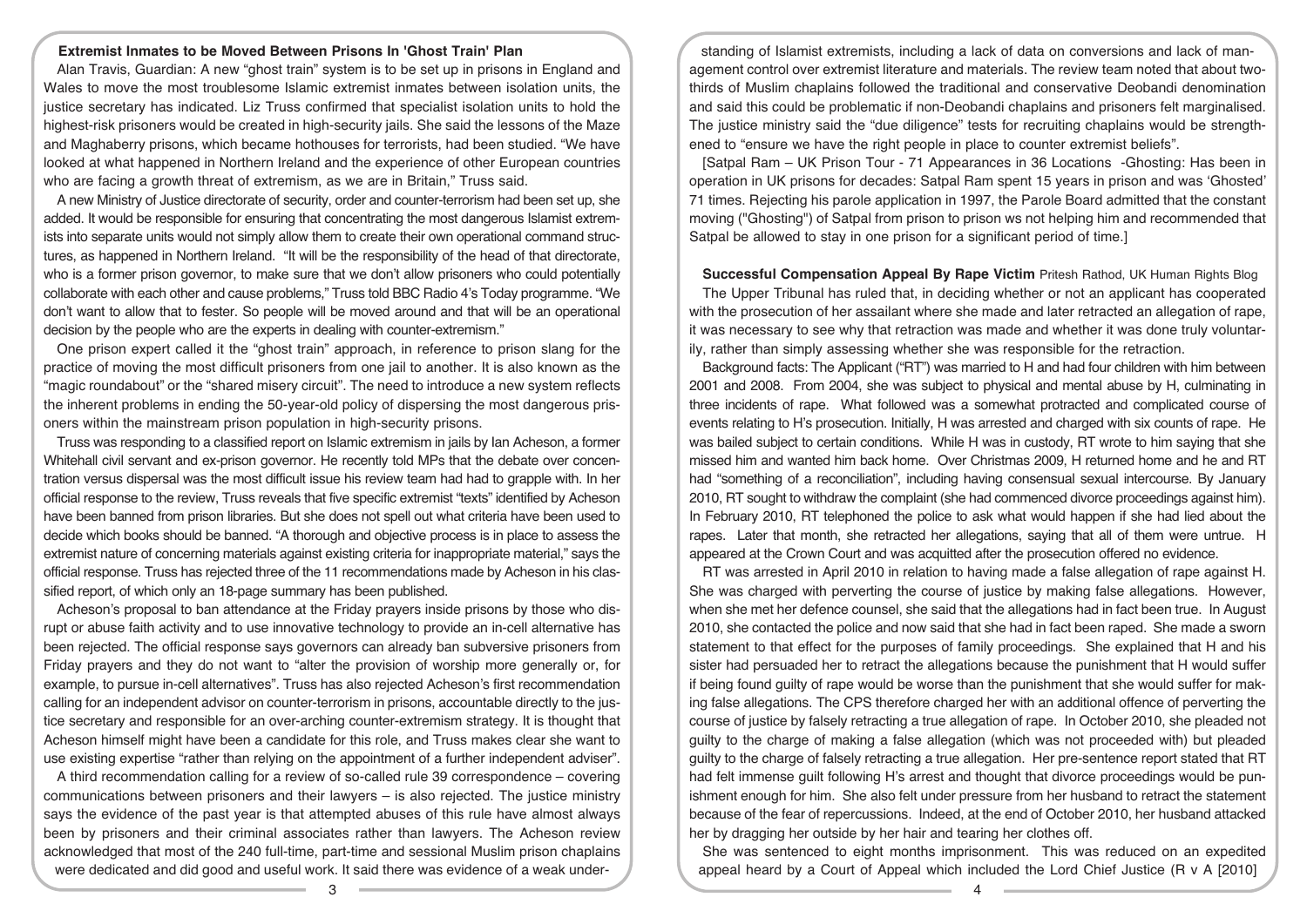EWCA Crim 2913), who commented on the difference in culpability between making a false complaint against an innocent man and withdrawing a truthful complaint against a guilty one. Lord Judge CJ stated:- "Experience shows that the withdrawal of a truthful complaint of crime committed in a domestic environment usually stems from pressures, sometimes direct, sometimes indirect, sometimes immensely subtle, which are consequent on the nature of the individual relationship and the characters of the people who are involved in it." The Lord Chief Justice further noted that a woman who had been raped by a partner in whom she had placed her trust would have been extremely vulnerable, before commenting that it would be very exceptional for a case of this kind to be prosecuted. A supervision order was substituted. The conviction for perverting the course of justice, however, stood (A v R [2012] EWCA Crim 434). RT was also convicted, six weeks following her release from custody, of a number of driving offences, including driving without a licence or insurance and driving with excessive alcohol.

First instance decision: A claim was made to the Criminal Injuries Compensation Authority ("the CICA") under the Criminal Injuries Compensation Scheme 2008 in respect of the injuries that she had sustained as a result of being raped. The CICA declined to make an award on the basis of paragraphs  $13(1)(b)$  and  $13(1)(e)$  of the Scheme. Those paragraphs state:- "13. (1) A claims officer may withhold or reduce an award where he or she considers that: (b) the applicant failed to co-operate with the police or other authority in attempting to bring the assailant to justice; or (e) the applicant's character as shown by his or her criminal convictions (excluding convictions spent under the Rehabilitation of Offenders Act 1974 at the date of application or death) or by evidence available to the claims officer makes it inappropriate that a full award or any award at all be made."

RT appealed to the First-Tier Tribunal ("FTT"). The FTT allowed the appeal to the extent of finding that RT was eligible for an award but reduced the award by 40% in respect of paragraph 13(1)(b) and 30% in respect of paragraph 13(1)(e) (i.e. a total deduction of 70%). In respect of paragraph 13(1)(b), its reason for making a deduction was that despite the fact that RT was subjected to a catalogue of violence culminating in rape, she was capable of making an autonomous decision not to proceed with her complaint. The FTT found that RT had failed to cooperate in bringing her assailant to justice. The FTT also stated that it could not find that RT bore no responsibility for the retraction.

RT appealed to the Upper Tribunal. She argued that the FTT had erred by adding a gloss to the test as set out by paragraph 13(1)(b). There was no basis for requiring an applicant in RT's position to prove that she bore "no responsibility" for the retraction. Furthermore, RT argued, paragraph 13(1)(b) does not specify that an award will be withheld or reduced where there was a failure to "fully" cooperate. Instead, the CICA (and FTT) should have considered whether the failure to co-operate was reasonable. RT was joined in her contentions by submissions from Women Against Rape ("WAR"), who argued that there was inadequate consideration of RT's vulnerability and that in fact, the decision employed old fashioned value judgments by asking questions such was why she went back to H. The Upper Tribunal agreed that the FTT had erred in considering RT's autonomy rather than in focusing on the specific wording of the Scheme. The fact that RT and H appeared to have had a reconciliation over the Christmas period was not relevant and was, in any event, not untypical of the behaviour of victims of domestic abuse. Furthermore, the Upper Tribunal held that the FTT had paid no regard to the comments by the Lord Chief Justice in relation to RT's appeal against sentence.

Comment: The Criminal Injuries Compensation Scheme is designed to compensate vic-

tims of crime where other avenues of compensation may not be open to them (because, for example, the assailant lacks the means to fulfil any damages award). The CICA's resources are limited. However, applicants will, in some instances, be extremely vulnerable. The FTT applied too strict an approach to RT's application without considering why she had behaved in the way that she did and the extremely difficult position she would have been placed in. Furthermore (although not explicitly adverted to in respect of this issue), the Scheme provides a discretion rather than an obligation to reduce the award. The Upper Tribunal's exercise of this discretion reflects an approach which is more in tune with the realities of the circumstances in which victims of rape finds themselves.

#### **Don't Upset the Apple Cart**

A group of fruit smugglers is suspected to have moonlighted as civil engineers after a poorlykept country road on the Russian border was mysteriously improved. Border agencies were left scratching their heads after expensive equipment was covertly used overnight to "widen and raise the gravel track, and put in more turning and passing points". The road, which runs along the Russia-Belarus border, is supposedly a high-traffic thoroughfare for fruit smugglers. Customs officers recently ambushed nine lorries using the road to transport 175 tonnes of Greek and Polish fruit worth €175,000. However, they have yet to figure out who was responsible for improving the road - and local authority chiefs have been slapped down by customs officials after joking about writing a letter of thanks to them. The Smolensk Region Border Agency says it does not have the authority to dig up the road, but now has it on constant surveillance.

#### **Non-Implementation of ECtHR Judgments: Our Shared Responsibility**

*Nils Muižnieks, Council of Europe:* In December last year, the Council of Europe's Steering Committee on Human Rights (CDDH) published a report on the longer-term future of the system of the European Convention on Human Rights ("the Convention"). There were two challenges which particularly struck me: firstly, prolonged non-implementation of a number of judgments of the European Court of Human Rights and secondly, direct attacks on the Court's authority. It is difficult to overstate the extraordinary contribution of the Court to the protection of human rights in Europe. This has been acknowledged in each High Level conference declaration along the Interlaken-Izmir-Brighton-Brussels reform process. The fact that so many Europeans turn to the Strasbourg Court for redress reflects the high level of trust that they place in the Convention system. Yet states must make sure that the system works. Prolonged non-implementation of the judgments of the Court is a challenge to the Court's authority and thus to the Convention system as a whole.

While the 2015 Annual Report of the Committee of Ministers on the execution of the Court's judgments shows that a new record number of cases were closed in 2015, there is a continued increase of cases pending for more than five years. In 2011 these cases accounted for 20% of the total number of cases, while by the end of 2015 that figure had risen to 55%. The number of 'leading' cases pending, those indicating structural problems, has also risen steeply from 278 cases in 2011 to 685 cases in 2015. The average time it takes to close a case is generally around 4 years, however in some States that figure is much higher: around 10, 8 and 7 years in cases concerning Russia, Moldova and Ukraine, respectively.

Indeed, last year, in its eighth report on the implementation of Court judgments, the Legal and Human Rights Committee of the Council of Europe's Parliamentary Assembly concluded that there was a rising number of judgments concerning complex or structural problems, so-called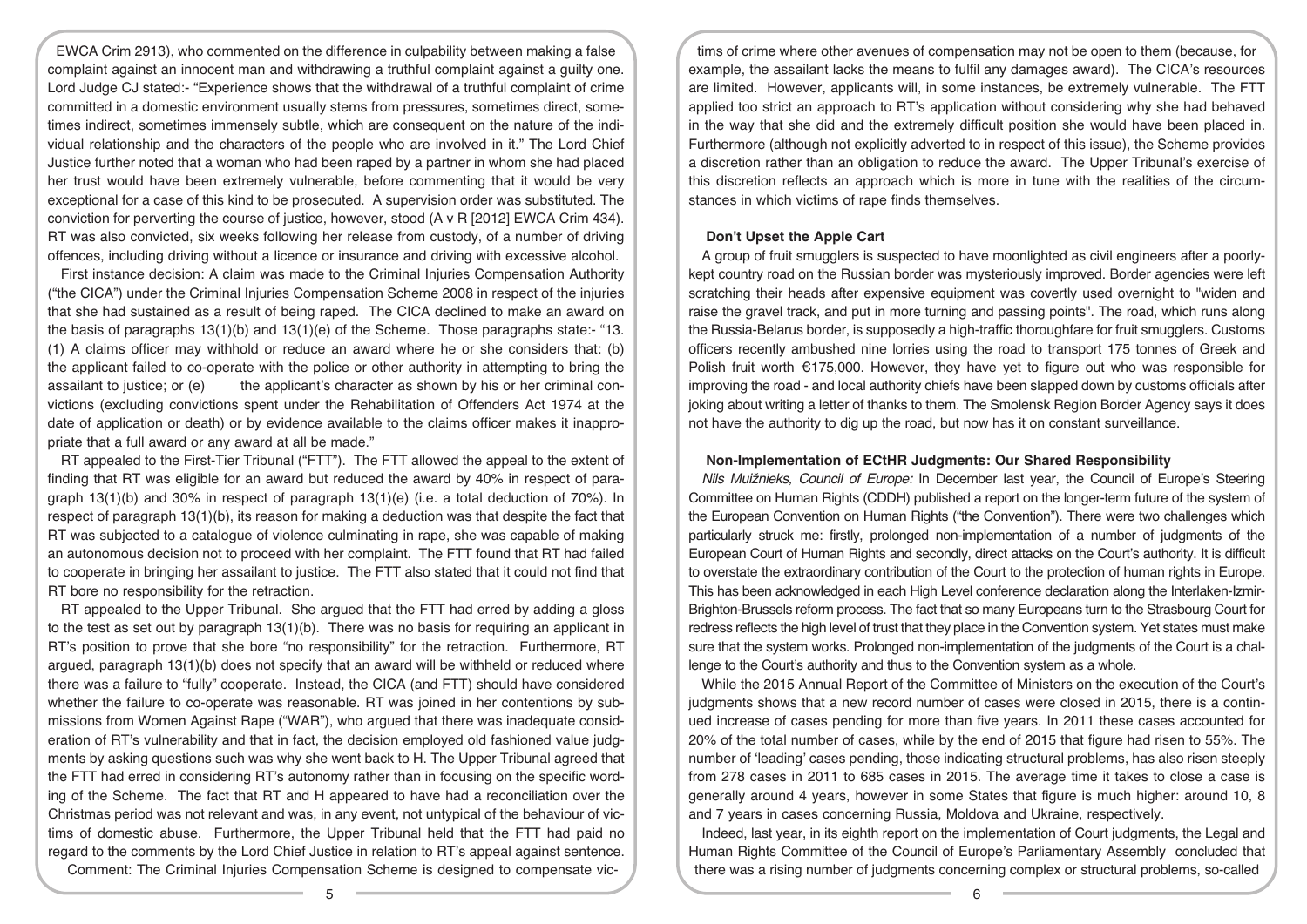'leading' cases, that have not been implemented for more than ten years. It expressed its concern about the approximately 11,000 non-implemented judgments pending before the Committee of Ministers. Prolonged non-implementation is problematic, even if it is true that complex problems do take time to resolve. Reforms can legitimately take time to design and implement. Nevertheless, the rule of law requires that all judgments should be implemented promptly, fully and effectively. Prompt execution of domestic court decisions is one of the hallmarks of a democratic society. The same should apply for execution of international judgments.

As Commissioner for Human Rights, I travel to many member states and push for the execution of the Court's judgments and the implementation of reforms aimed at addressing the root causes of repeat applications. This goes on in my bilateral meetings with government representatives and publicly in my reports. Sometimes my discussions with the authorities go even further. In 2013 I was invited to engage with a UK Parliamentary Committee by submitting my views on the UK's non-implementation of the Hirst (No. 2) and Greens and M.T. judgments concerning voting rights for prisoners. In that written submission I underlined that continued non-compliance would send a negative signal to other member states.

To execute or not to execute: that is not the question: Let us recall the basics. State parties to the Convention have accepted the creation of a mechanism which has the competence to examine and decide on the way they ensure Convention rights and freedoms within their jurisdiction. That mechanism is the Strasbourg Court. States have also accepted the Court's ability not merely to apply, but to interpret the Convention. According to Article 46 of the Convention, contracting parties must abide by the final judgment of the Court in any case to which they are parties. Article 46 (1) is an unequivocal legal obligation. Article 1 of the Convention does not exclude any part of a member state's jurisdiction, including the Constitution, from scrutiny under the Convention. Possible conflicts between national law and the Court's case-law cannot be settled through refusing to execute a judgment of the Court. That would be unacceptable. Moreover, a State is bound under Article 26 of the Vienna Convention on the Law on Treaties to respect ratified international agreements and pursuant to Article 27 it cannot invoke the provisions of its internal law as justification for its failure to perform a treaty, including the European Convention on Human Rights. The authority and the efficiency of the human rights protection system based on the Convention is undermined where national authorities chose not to fully comply with judgments of the Court. Member states can fully see what their peers are doing during the Committee of Ministers' meetings.

Pitting sovereignty against the Convention system: In recent years direct challenges to the authority of the Court within a handful of member states have also become more explicit and vocal. They have gone beyond prolonged non-implementation of a few of the Court's judgments. They are of particular concern because the integrity and legitimacy of the Convention system is at stake. I have been able to catalogue a number of these worrying national examples during my country visits and through my on-going discussions with civil society. Last year the first political party in Switzerland, the UDC, launched a popular initiative entitled "Swiss law instead of foreign judges". The initiative does not rule out the possibility of Switzerland leaving the Convention in the event of repeated, fundamental conflicts with Swiss Constitutional law. This is worrying even though we are still at an early stage of the procedure, with a popular vote not foreseen until 2017 or 2018.

Six years ago in the United Kingdom, the Conservative Party's manifesto set out its proposal to repeal a domestic piece of legislation which gives effect to the Convention into national law (the Human Rights Act) and replace it with a UK Bill of Rights. Consultation on those proposals is still awaited. The authority of Strasbourg judgments has also been questioned in

Russia. In December last year the Federal law on the Federal Constitutional Court was amended to allow the Russian Constitutional Court to declare some judgments of the Strasbourg Court (and other human rights bodies) unconstitutional and therefore impossible to implement. The Council of Europe's Commission for Democracy through Law (the Venice Commission) issued an interim opinion in March this year on the amendments(1). The Opinion underlined that a State does not have the choice to execute or not to execute. Only the modality of execution may be at a State's discretion.

On 19 April this year, the Russian Constitutional Court applied the amended law for the first time in the case of Anchugov and Gladkov v. Russia (2013). It found that the Constitutional provisions enshrining the ban on prisoners' voting could not be amended and therefore the general measures flowing from the judgment could not be directly implemented. While the Constitutional Court suggested legislative amendments which would give some effect to the Strasbourg judgment, the principle of review of Strasbourg judgments by a Constitutional Court is problematic and cannot affect their validity in international law. In Azerbaijan, a Draft Constitutional Law, along the lines of the Russian Constitutional Court law, has been introduced by one of the members of parliament during the 2016 spring session of the National Assembly.

The way forward: If we need reminding about what the Convention has done for us, a recent Parliamentary Assembly report provides examples from all 47 member states which illustrate how the protection of human rights and fundamental freedoms has been strengthened at the domestic level thanks to the Convention and the Strasbourg Court's case law. A member state's commitment to the implementation process sends a strong signal of continued commitment to upholding and advancing human rights globally. This is what I urge to all member states of the Council of Europe. Some judgments may be difficult to implement because of technical reasons, or because they touch extremely sensitive and complex issues of national concern, or because they are unpopular with the majority population. Nevertheless, the Convention system crumbles when one member state, and then the next, and then the next, cherry pick which judgments to implement. Non-implementation is also our shared responsibility and we must not turn a blind eye to it any longer. The way forward is through three major lines of action: improving domestic implementation of the Convention thus reinforcing subsidiarity; improving the efficiency of the procedures before the Court and improving the Committee of Ministers supervision of the implementation process. A future where each Council of Europe member state reorganises its internal constitutional hierarchy so that the Convention can be trumped is a danger to the rule of law in that state and in all other states.

#### **Most Sentence Increases Under ULS "For Sexual Offences"** *Duncan Lewis*

The Attorney General's Office (AGO) has announced that, in 2015, more than 100 offenders had their prison sentences lengthened following referrals by the Attorney and Solicitor General to the Court of Appeal under the Unduly Lenient Sentence (ULS) scheme. New statistics released on Wednesday (24/08/16) show that the AGO received 713 requests for sentences to be reviewed under the ULS scheme in 2015 – of those, a total of 136 were referred by the AGO to the Court of Appeal as potentially unduly lenient, with the Court agreeing to increase the original sentence for 102 offenders. Of the 102 offenders who had their sentences increased, these related to crimes involving sexual offences (38), robbery (18), firearms offences (14),murder or manslaughter (5), grievous bodily harm (6), burglary (5), drug offences (4), causing death by dangerous driving (2), arson (1) and other offences (9).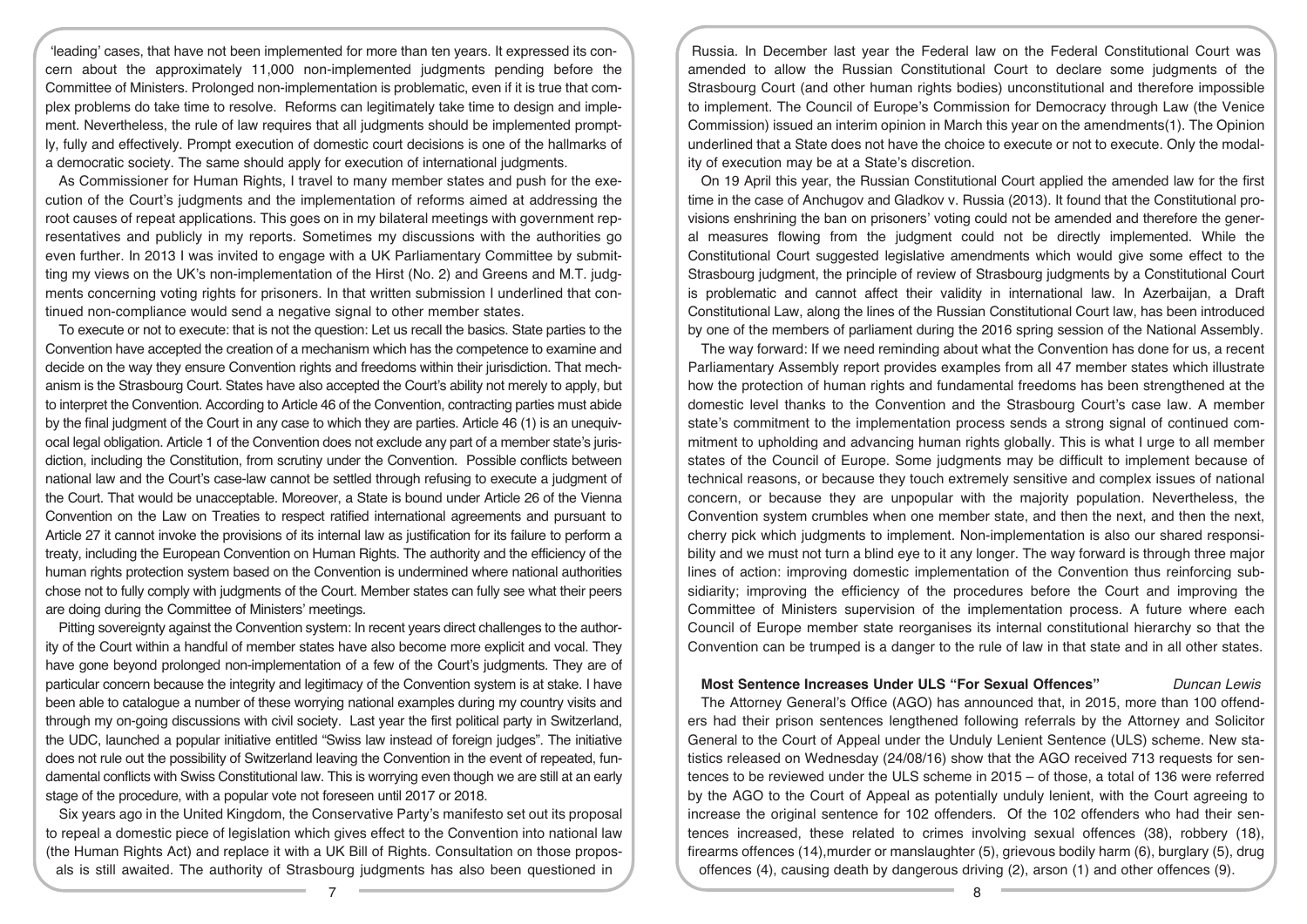Attorney General Jeremy Wright QC MP said: "While in the vast majority of cases sentencing judges get it right, the ULS scheme is essential in ensuring victims, family members of victims and the general public are able to request that sentences they think are unduly lenient can be reviewed – and, where necessary, increased." AGO says that 102 cases resulting in sentence increases is a small proportion of the 80,000 Crown Court cases heard each year – but the ULS scheme is there to allow adjustment of those sentences where an increase is warranted. Anyone can ask the AGO to look at sentences passed in a Crown Court in England and Wales for named offences, if they think the sentence is too lenient. The number of sentences considered by the Attorney General's Office has increased by more than 108% since 2010 – from 342 sentences to 713 in 2015. During the same period, referrals by the Attorney General's Office to the Court of Appeal resulting in sentence increases rose slightly from 90 to 102.

## **High Court Judge Slapped On Wrist Over Delay**

The wheels of justice grind notoriously slowly but some delays are too much even by the standards of the judicial system. A high court judge has been censured by the lord chief justice and lord chancellor for delaying giving a judgment. No details have been given but it is likely that the delay by Mr Justice Timothy King will have run to several months and possibly up to a year. The Judicial Conduct Investigations Office said that heads of the judiciary had concluded after an investigation that the judge's behaviour had fallen "below the standards expected of a member of the judiciary". A spokesman said in a statement that the judge had been issued with a reprimand. The statement gave no detail about the case. The judge is a repeat offender when it comes to slowness in giving judgment: in 2013 he was given a similar reprimand by the judicial complaints office, which - after an investigation - found "unacceptable delay" in handing down a judgment. Mr Justice King was appointed a high court judge in the Queen's Bench Division, succeeding Mr Justice Toulson, who became chairman of the Law Commission, in 2006. He was previously a member of Byrom Street Chambers, in Manchester.

## **Inquests Into The Deaths Of Liam Lambert And Jake Foxall In Hmyoi Glen Parva**

20 year old Liam was born in Australia and moved to the UK in 2013 aged 18 to be with his father. Over a period of time he became homeless and involved in substance misuse. Liam was sentenced to 16 weeks arriving at HMYOI Glen Parva in February 2015. This was Liam's first time in prison. Liam was monitored following an act of self harm and with the opening of an ACCT (a procedure required for the protection of prisoners at risk of self harm) but this was closed shortly before his death. He was found hanging in his cell on 19 March 2015 and pronounced dead in hospital on 24 March 2015.

Jake was 19 years old when he was remanded into custody in June 2015. He was initially sent to HMP Bullingdon before being transferred to Glen Parva in October 2015. This was at significant geographical distance from his family impacting on his support. Jake was found hanging in his cell on 7 November 2015, but never recovered and was pronounced dead on 12 November. As with Liam, this was also Jake's first time in prison. Jake had self harmed on a number of occasions leading to the opening of an ACCT when he arrived at Glen Parva. This remained open until his death.

In the last 6 years there have been 11 self inflicted deaths of young people (24 years and younger) in HMYOI Glen Parva, the latest death being two weeks ago. Similarities across these deaths include issues of bullying and the management of the risk of self harm/suicide.

Deborah Coles, Director of INQUEST said: "Liam and Jake are two of 11 young peo-

ple to have taken their own lives in Glen Parva since 2010 raising serious concerns about the way the prison manages vulnerable people in their care. Questions must be asked about what action has been taken by the prison in response to previous deaths and recommendations." Inquests will run consecutively on Tuesday 30 August and Thursday 8 September 2016.

INQUEST has been working with the families of Liam Lambert and Jake Foxall since their deaths in 2015. The families are represented by INQUEST Lawyers Group members Gemma Vine and Charles Myers from Lester Morrill solicitors and barrister Jude Bunting of Doughty Street Chambers.

## **Amina Al-Jeffery: 'Locked Up' Woman Must be Allowed to Return to the UK**

BBC News: A woman who claims her father has kept her locked up against her will in Saudi Arabia must be allowed to return to Britain, a UK judge has ruled. Amina Al-Jeffery, 21, who was born and brought up in Swansea, was taken to Jeddah in 2012 by her father, Mohammed, who said he did it to "save her life". Mr Al-Jeffery has denied the allegations at the High Court. But Mr Justice Holman said she had been "deprived of her liberty" and her father must facilitate her return. Ms Al-Jeffery, who has dual nationality, says her father took the action against her will after she "kissed a guy". Delivering the court order, Mr Justice Holman said Mr Al-Jeffery "must permit and facilitate the return of Amina if she so wishes to Wales or England and pay the airfare" by 11 September.

However, he accepted there was "little or nothing this court could do" to enforce the order if Mr Al-Jeffery "was determined not to comply with it". But he said Mr Al-Jeffery might face contempt of court proceedings if he returned to Britain without having complied. Mr Justice Holman added: "There are no conventions between Britain and Saudi Arabia. The courts in Saudi Arabia would not even recognise the basis of the claim, because it does not recognise dual nationality." Her lawyer, Anne-Marie Hutchinson QC, said she has been unable to take instruction from Ms Al-Jeffery, who sent her emails in December 2015.

She said she had been "physically abused" and there were times when she had not been allowed to leave her room, meaning she had to use it as a toilet. She described having her head smacked against the wall. Ms Hutchinson later told BBC Newsnight it had been a "difficult" but "compelling" case to work on. "I'm absolutely delighted that the judge has said he has got jurisdiction and that he has gone on to exercise his jurisdiction and make orders. "I'm expecting him [Mr Al-Jeffery,] to comply with the order," she said. Mr Al-Jeffery, who did not attend the case, denied his daughter wanted to return to England or Wales. He said he put up a barrier partition to stop her running away because he was concerned for her welfare, which was taken down on the advice of the authorities. He said he wanted to make sure Ms Al-Jeffery was safe and was not being mistreated.

Neither Amina nor her father were in court to hear the ruling. And the question now is what difference a ruling in the High Court of England and Wales will make in Saudi Arabia. Mr Justice Holman said he accepted that there is "little or nothing" this court could do to enforce the order if Amina's father was determined not to obey or comply with it. Certainly the basis on which it was granted, that Amina has dual British and Saudi nationality, is not recognised in Saudi Arabia. And it is perhaps telling that Mohammed Al-Jeffery's legal costs have been paid for by the Saudi embassy. However, the judge stated that to do nothing "would in my view amount to a dereliction towards Amina". The court was told that in April Mr Al-Jeffery instigated legal proceedings against his daughter in Jeddah "seeking parental control over his child for the purposes of caring and supervision". Legal documentation showed both father and daughter agreed to a reconciliation. But Mr Justice Holman said that meant if "she were to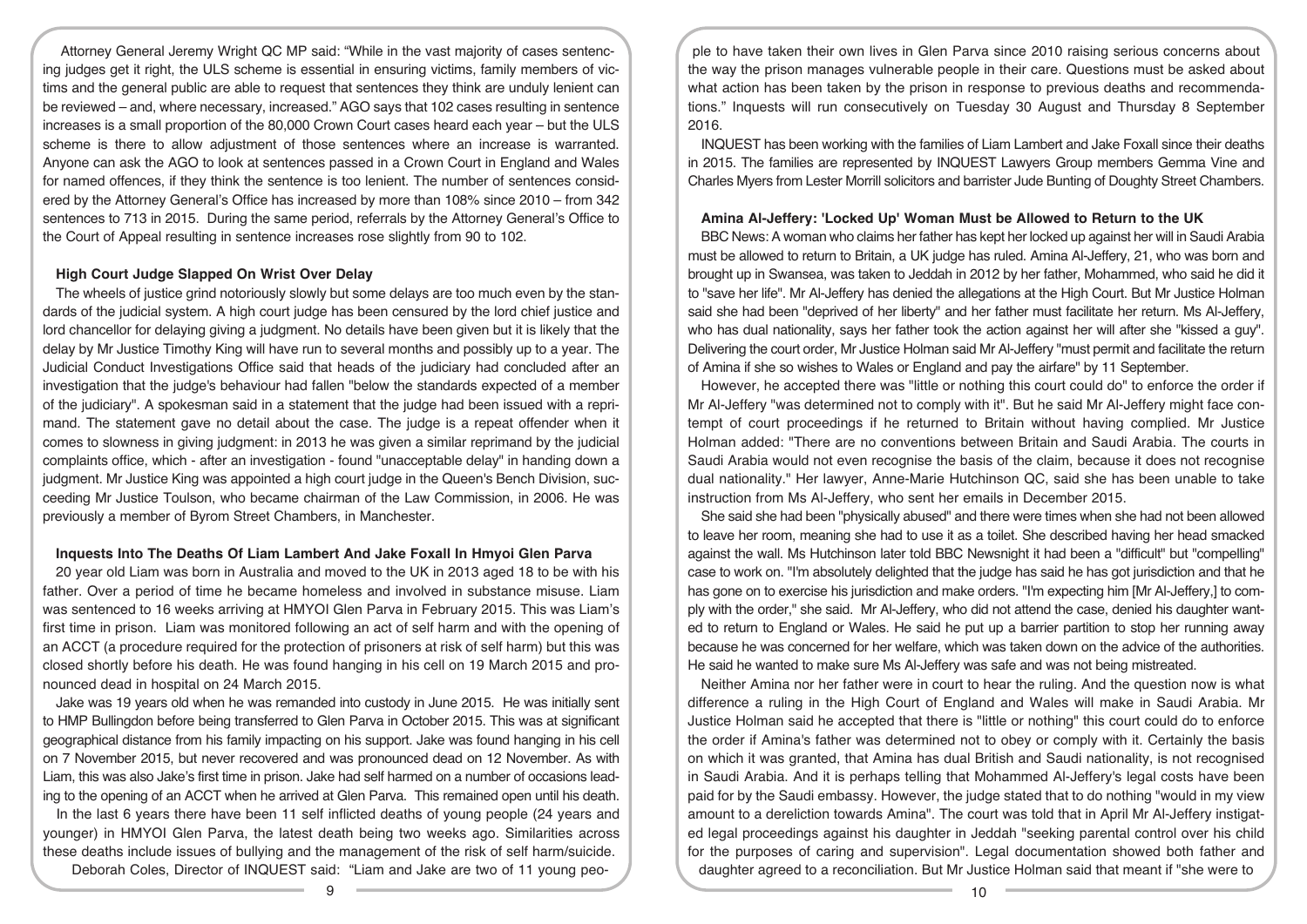run away the police, far from offering her protection from her father, would put her in prison".

Mr Justice Holman said: "If Amina chooses to remain voluntarily in Saudi Arabia she must of course adhere to the law and culture of that society but the current constraint is denying to her the ability to be British and to live in Britain. It is true that she is currently present and habitually resident in Saudi Arabia, but that is due to her obedience to her father in 2012. She did not travel there of her own free will." He said Mr Al-Jeffery "voluntarily chose to live for many years in Wales, to educate and bring his children up here... and to accept the constraints of the legal system of England and Wales". The judge said the fact Ms Al-Jeffery was born and brought up in Britain until she was almost 17 was a "very significant factor" in his decision. The court was told Mr Al-Jeffery's wife, from whom he is not estranged, and several of his children continue to live in the UK.

Swansea West MP Geraint Davies has written to Foreign Secretary Boris Johnson to demand immediate action over the case. The former Swansea schoolgirl has been in touch with friends in the UK and asked them to contact the British Embassy to inform them of her situation, and has also sent a picture of what she claimed was the caged room her father had kept her in. In a statement, the Foreign Office said: "We recognise that this is a distressing time for Ms Al-Jeffery. We have been providing assistance to her since the case was first brought to our attention and will continue to do so. "British embassy staff have met with her to check on her welfare and helped her speak to lawyers in the UK."

#### **Families of Victims of Birmingham Pub Bombings to Meet UK Home Secretary**

*RTE News:* Families of victims of the Birmingham pub bombings are to meet the UK Home Secretary weeks after appealing for Government money to fund their legal bid for answers. Relatives of nine of the 21 people killed in the double IRA blasts in 1974 are to sit down with Amber Rudd for a private meeting in London on 5 September. Julie Hambleton, whose sister Maxine died in the attacks, said she was "hopeful" the meeting could clear the way to public funding for their legal representation at recently-announced inquests into the deaths. A preinquest review into the bombings is due to be held in October but a full inquest is not expected to get under way until next year. Ms Hambleton said that, without public money to pay for solicitors and barristers at the hearings, the families would be unable to afford the legal costs to ensure they were properly represented. The families' lawyers, at KRW Law, and legal counsel who helped to successfully make the case for fresh inquests have been acting free of charge so far.

But the relatives' solicitors have said it is not realistic to continue that arrangement, handling the complex case work involved for the inquests, particularly when all other parties' lawyers, including the police and other Government agencies, will be funded by taxpayers' money. Christopher Stanley, from KRW, said he hoped the Home Secretary would have "good news" for those relatives left behind to mourn the dead, adding that it would be their last chance at getting the answers they seek. In a landmark decision for the families' Justice4the21 campaign in June, the senior coroner for Birmingham and Solihull, Louise Hunt, ruled that fresh inquests should take place into the deadly blasts on the night of 21 November 1974. Ms Hunt said "significant" new information had come to light suggesting that West Midlands Police missed two potential warnings of the bomb attacks at the Tavern In The Town and Mulberry Bush pubs.

The IRA bombings led to one of the worst miscarriages of justice in British legal history: the

wrongful convictions of the Birmingham Six. One of the men jailed, Paddy Hill, who served 16 years for a crime he did not commit, has backed the families' campaign for answers as to who carried out the attacks. The campaign has also had the support of several MPs from across the political spectrum including Labour's Khalid Mahmood, and the Conservatives' Andrew Mitchell.

Last year, Mrs Hambleton and other family members held a private meeting with then home secretary Theresa May, leading campaigners to be optimistic about their chances of legal funding. Mrs Hambleton said the Home Office had given them no clue as to what the content of the hour-long meeting in the House of Commons would be. She said: "They haven't said anything about what we're going to discuss - only to say we will meet. We don't know what the agenda will be, but we're hopeful, obviously, it will be for her to tell us what decision she has made about our funding. I cannot imagine that the Home Secretary would want to meet us to just send us away again."

The families' lawyer, Mr Stanley, said: "We hope that by meeting the new Home Secretary she will have good news. The families we represent are now at historic point of truth recovery. This is the first time an independent investigation into the Birmingham pub bombings will take place - and the last. It is important that those families who want to participate in the inquest process are able to do so effectively, which means with legal representation to examine material and witnesses. We bring a depth of experience regarding the legacy of the conflict in Northern Ireland to the bereaved families of the pub bombings. We ask the Home Secretary to allow us to continue to do so in their interests and in the interests of justice, truth and accountability."

**Companies House Must Stop Protecting the Guilty** *Isobel Lovett, The Brief*

Recent reports that Companies House is considering reducing the amount of time the records of dissolved companies are retained, from 20 years to six, will put the cause of workers' rights back years. Given the record number of UK companies that were dissolved in the 1990s, the removal of these records could have a major impact on victims of asbestos disease. The proposal appears to be an attempt to resolve complaints made by business people linked to dissolved companies, who cite data protection and privacy issues. This has worsened since Companies House changed its web service to make information free to the general public, which has resulted in more than 2,000 complaints about the availability of online data. A similar problem was faced by Google when thousands of convicted paedophiles and fraudsters applied to have all reference to their offences removed from the search engine. This followed a European Court of Justice ruling that people have the "right to be forgotten" under provisions in the 1995 data protection directive. In both instances complaints are considered by the Information Commissioner's Office and it would seem that rather than face a mountain of correspondence and possible legal action, Companies House has decided to capitulate to those who wish to hide their past. One of the groups of people likely to be worst hit will be victims of mesothelioma. According to recent figures from the Department for Work and Pensions there were more than 3,100 compensation claims for 2015-16. This terrible disease can have a latency of more than 60 years and the search for companies that were responsible for exposing workers to asbestos has always been difficult.

Insurers rarely volunteer information and will deny employment or that claimants have correctly named former employers unless they have been able to obtain some proof; it is a common tactic even when they are fully aware of the correct identity of the proposed defendant. Removing a whole tranche of data will only exacerbate this problem for former employees and could prevent affected workers and bereaved families from pursuing negligence claims. The deletion of records also raises questions about the government's commitment to corporate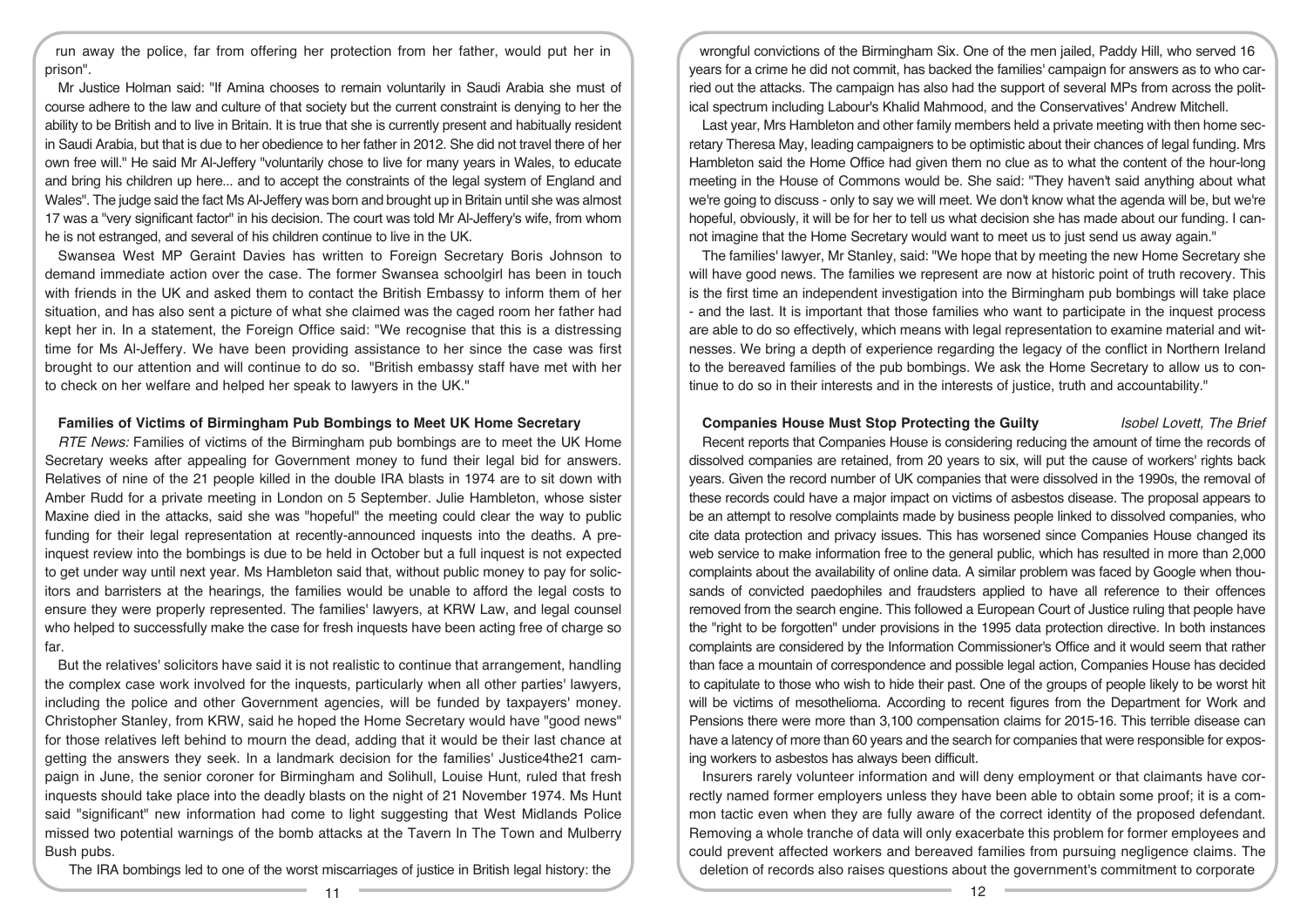transparency. Protecting the data of the guilty should not override the rights of innocent workers suffering from mesothelioma to seek compensation from a negligent employer, no matter how long ago the negligence may have occurred. The practical impossibility of investigating a claim without access to company records will deprive many of justice.

**Judge's 'LOL' as he Jails Online Boaster Who Ducked Sentence** *BBC News* A man who avoided prison after being convicted of a street attack has been jailed for refusing to perform unpaid work, then boasting about it online. David Newlands, 24, was given 150

hours community service for punching a vulnerable man in Glasgow last year. He refused to perform the unpaid work and was twice given another chance. Judge Norman Ritchie jailed Newlands for nine months after hearing he posted on Facebook: "I'm out bro, easy." The judge added: "As they say, LOL (Laugh Out Loud)." Newlands, who is currently serving an eightmonth sentence for assault and breach of the peace, will serve the latest sentence when his current sentence ends. Newlands was among eight people who ended up in court after Mr Miller, an innocent man who has learning difficulties, was called "a beast" and chased until he threw himself out of a flat window. During that hearing at the High Court in Glasgow in January, judge Ritchie described the group as "a pack of animals". Newlands, from Glasgow, was given a community sentence but refused to carry out unpaid work.

## **Enabling a Female Prisoner to Leave Prison on Licence Conditions:**

*Legal Advice for Women & Disabled Prisoners:* A female prisoner who was serving six years had been released on licence in 2013. She had set up a business and was doing well. Unfortunately she was arrested in January 2016 on suspicion of matters that were later dropped (and she was not charged with any offence). Although she was bailed by the police, she was recalled to prison. She contacted us from prison asking for help in getting her rereleased on licence. We took on her case and made representations to the Parole Board on her behalf. We argued that, since she had not been found guilty, or even charged, of any offence, she should not be imprisoned again. The Parole Board agreed that she should be rereleased on licence and she came out of prison in May 2016.

## **Pursuing a Prisoner's Claim or Damages After Degrading Treatment**

*Legal Advice for Women & Disabled Prisoners:* We have recently settled a claim for damages on behalf of a prisoner who had been handcuffed during intimate medical procedures while in hospital for a period of some weeks. Furthermore, prison staff had been present during all of his consultations with consultants at the hospital. We argued that the former constituted inhuman and degrading treatment under Article 3 of the European Convention on Human Rights and the latter a breach of the prisoner's right to privacy during consultations under Article 8, the right to respect for his private and family life, his home and his correspondence. This prisoner had approached us through our telephone advice line.

## **Greater Manchester Police Fail to Record 38,000 Reported Crimes** *Guardian*

One of the biggest police forces in the country fails to record more than 38,000 reported crimes each year, including a quarter of violent offences. Greater Manchester police (GMP) were graded "inadequate" at recording crime, and a watchdog found officers were also wrongly cancelling recorded violence, robbery and sex offences. Her Majesty's Inspectorate of Constabulary (HMIC) said GMP recorded about 85% of crimes that were reported, but that the force was under-record-

ing some serious offences. A quarter of violent crimes, equivalent to more than 16,800 offences, went unrecorded in a year. Dru Sharpling from HMIC said: "Despite making some progress following our 2014 inspection, the force is failing some victims of crime. We estimate that the force fails to record over 38,000 reported crimes each year. The reported crimes that go unrecorded include serious crimes, such as violence and sexual offences. "The failings are often a consequence of a lack of knowledge on the part of the officers and staff as to their responsibilities for crimerecording, including the cancellation of recorded crime records."

In samples of cancelled recorded crimes, 18 out of 20 rapes were found to have been correctly dropped, and 17 out of 21 other sexual offences. But only 10 out of 20 violent crimes and 15 out of 22 robberies that were audited had been correctly cancelled. GMP said recording levels had risen from 68% to 85% in the past two years, and that further progress would be made once a new IT system had been introduced. Deputy Ch Con Ian Pilling said: "Many victims of crime are satisfied with the service they receive, even when the crime is not recorded properly and the report doesn't highlight this. Whilst there are some unacceptable crime recording failings, many are simply administrative issues and do not mean we have failed the victim. A significant amount of activity has taken place to address these administrative problems and we will continue to work hard to address this." He also stressed that the majority of unrecorded violent crimes were "in the less serious categories".

Another force, Staffordshire police, was graded as "requires improvement" when recording crime. HMIC said that 91% of reported crimes were recorded, including every rape, but that the force was under-recording offences including violence, sex offences and modern slavery. Wendy Williams from the watchdog said: "The force is still not recording a large number of crimes each year properly – approximately 6,700 crimes, including some serious crimes, such as violence and sexual offences. There is a lack of knowledge amongst officers and staff about their responsibilities to record crime." Meanwhile, Sussex police were judged to be "good" at recording crime, with a rate of nearly 95%, although 5,300 offences were going unrecorded, including some serious allegations. Ch Con Giles York said: "Some victims may not have had their crimes recorded entirely accurately and if they have felt let down by that, then I am really sorry. We will need to keep working hard to maintain and improve this very high standard for recording crime to ensure that victims get the services they need."

## **Chicago Police Shootings: Data Reveals 92 Deaths and 2,623 Bullets Fired**

Guardian, Law: After threatening to sue the city's police department, the Chicago Tribune has obtained official data tracking every time an officer has opened fire in the city over the past six years. The vast majority of those shot, the newspaper found, were black men or boys. According to the data, there were 435 police shootings in Chicago from 2010 through 2015, in which officers killed 92 people and wounded 170. In all, officers fired 2,623 bullets. "While a few of those incidents captured widespread attention," the paper wrote, "they occurred with such brutal regularity – and with scant information provided by police – that most have escaped public scrutiny." The newspaper's findings showed that about four out of every five people shot were African American males. It also found that about half of the officers involved were African American or Hispanic and most had years of experience. Of 520 officers who fired their weapons, the paper found, more than 60 did so in more than one incident.

Most of the police shootings took place in south and west side neighborhoods beset by gang violence and poverty. At least one of every five shootings involved plainclothes tactical officers charged with taking on gangs, the newspaper found. Dean Angelo Sr, president of the